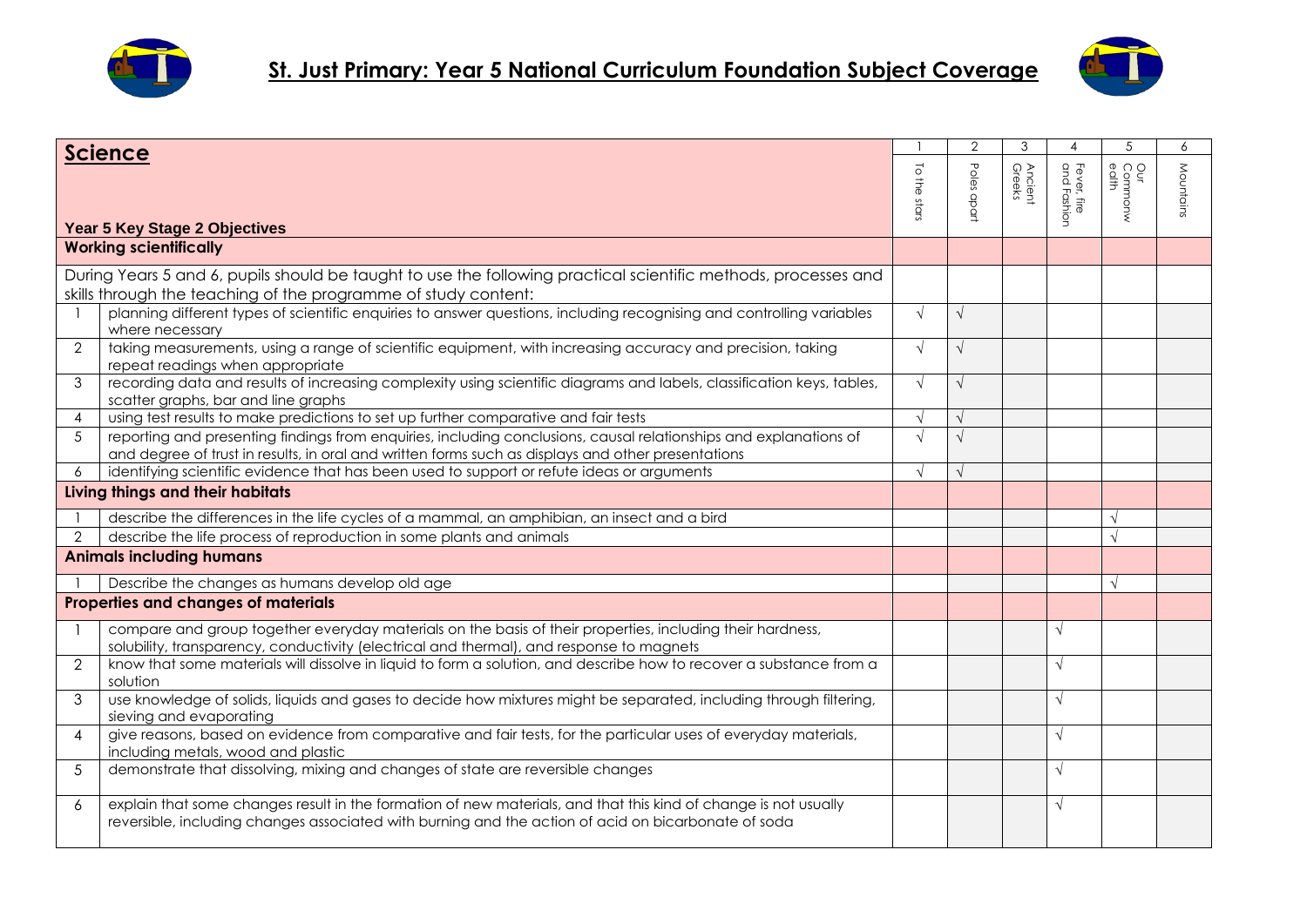|   | <b>Earth and space</b>                                                                                                                     |  |  |  |  |
|---|--------------------------------------------------------------------------------------------------------------------------------------------|--|--|--|--|
|   | describe the movement of the Earth, and other planets, relative to the Sun in the solar system                                             |  |  |  |  |
|   | describe the movement of the Moon relative to the Earth                                                                                    |  |  |  |  |
| 3 | describe the Sun, Earth and Moon as approximately spherical bodies                                                                         |  |  |  |  |
|   | use the idea of the Earth's rotation to explain day and night and the apparent movement of the sun across the sky                          |  |  |  |  |
|   | <b>Forces</b>                                                                                                                              |  |  |  |  |
|   | explain that unsupported objects fall towards the Earth because of the force of gravity acting between the Earth<br>and the falling object |  |  |  |  |
|   | identify the effects of air resistance, water resistance and friction, that act between moving surfaces                                    |  |  |  |  |
| 3 | recognise that some mechanisms, including levers, pulleys and gears, allow a smaller force to have a greater<br>effect                     |  |  |  |  |

| Geography              |                                                                                                                                                                                                                                                                                                                       |          |            |                   |                               |                        |           |
|------------------------|-----------------------------------------------------------------------------------------------------------------------------------------------------------------------------------------------------------------------------------------------------------------------------------------------------------------------|----------|------------|-------------------|-------------------------------|------------------------|-----------|
|                        | <b>Key Stage 2 Objectives</b>                                                                                                                                                                                                                                                                                         | $\Omega$ | Poles<br>유 | Ancient<br>Greeks | Fever, fire<br>and Fashi<br>∩ | Our<br>Common<br>edlth | Mountain: |
|                        | <b>Location Knowledge</b>                                                                                                                                                                                                                                                                                             |          |            |                   |                               |                        |           |
|                        | locate the world's countries, using maps to focus on Europe (including the location of Russia) and<br>North and South America, concentrating on their environmental regions, key physical and human<br>characteristics, countries, and major cities                                                                   |          |            |                   |                               |                        |           |
| 2                      | name and locate counties and cities of the United Kingdom, geographical regions and their<br>identifying human and physical characteristics, key topographical features (including hills, mountains,<br>coasts and rivers), and land-use patterns; and understand how some of these aspects have changed<br>over time |          |            |                   |                               |                        |           |
| 3                      | identify the position and significance of latitude, longitude, Equator, Northern Hemisphere, Southern<br>Hemisphere, the Tropics of Cancer and Capricorn, Arctic and Antarctic Circle, the Prime/Greenwich<br>Meridian and time zones (including day and night)                                                       |          |            |                   |                               |                        |           |
| <b>Place Knowledge</b> |                                                                                                                                                                                                                                                                                                                       |          |            |                   |                               |                        |           |
|                        | understand geographical similarities and differences through the study of human and physical<br>geography of a region of the United Kingdom, a region in a European country, and a region within<br>North or South America                                                                                            |          |            |                   |                               |                        |           |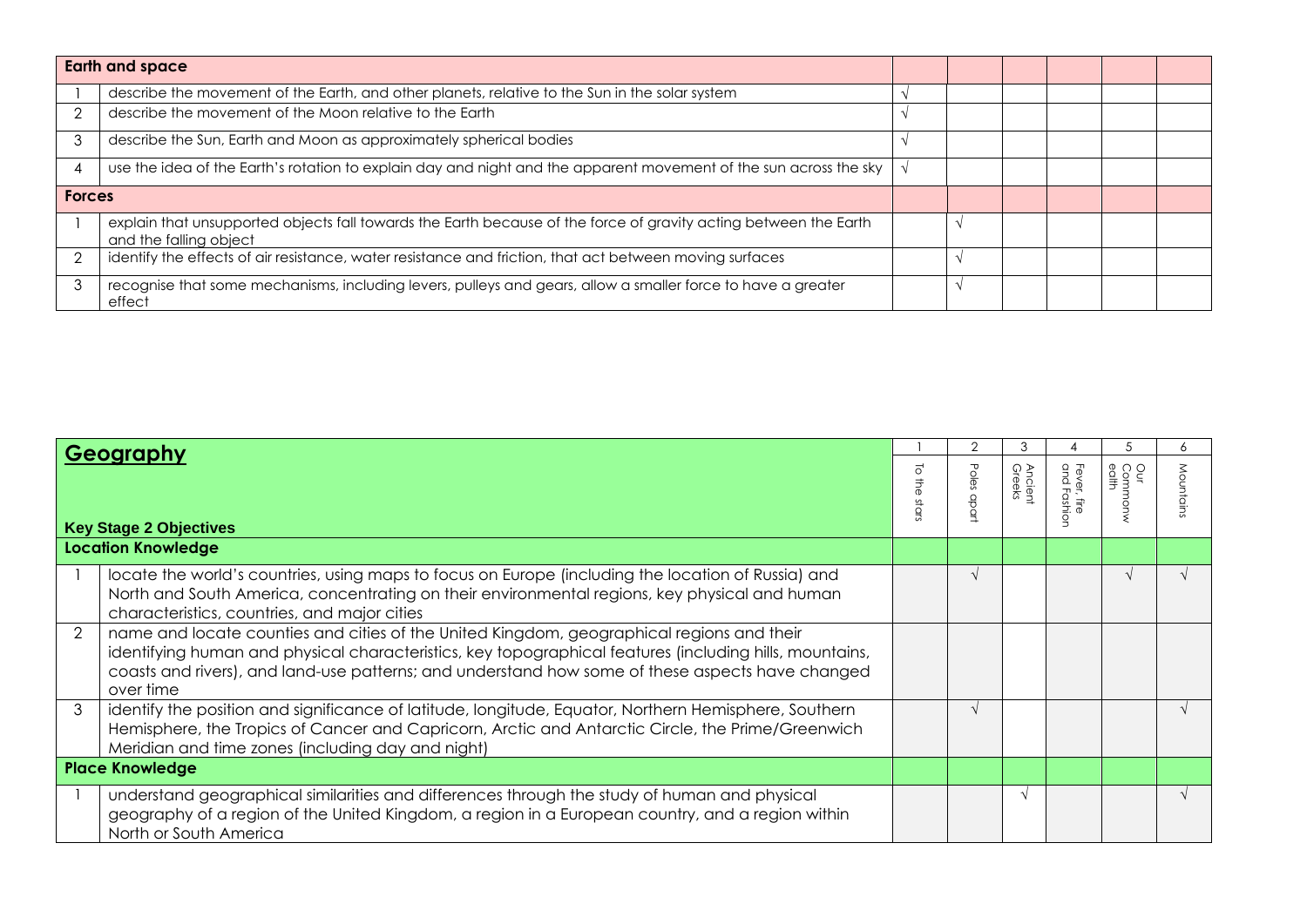|     | <b>Human and Physical Geography</b>                                                                                                                                                                       |  |  |  |  |
|-----|-----------------------------------------------------------------------------------------------------------------------------------------------------------------------------------------------------------|--|--|--|--|
|     | describe and understand key aspects of:                                                                                                                                                                   |  |  |  |  |
|     | physical geography, including: climate zones, biomes and vegetation belts, rivers, mountains,<br>volcanoes and earthquakes, and the water cycle                                                           |  |  |  |  |
| 1.2 | human geography, including: types of settlement and land use, economic activity including trade<br>links, and the distribution of natural resources including energy, food, minerals and water            |  |  |  |  |
|     | <b>Geographical skills and field work</b>                                                                                                                                                                 |  |  |  |  |
|     | use maps, atlases, globes and digital/computer mapping to locate countries and describe features<br>studied                                                                                               |  |  |  |  |
|     | use the eight points of a compass, four and six-figure grid references, symbols and key (including the<br>use of Ordnance Survey maps) to build their knowledge of the United Kingdom and the wider world |  |  |  |  |
|     | use fieldwork to observe, measure and record the human and physical features in the local area using<br>a range of methods, including sketch maps, plans and graphs, and digital technologies.            |  |  |  |  |

| <b>History</b>           |                                                                                                                                                                                                                                                                                                                                                                                                                                      |                                                     |                             |                   |                        |                      |          |
|--------------------------|--------------------------------------------------------------------------------------------------------------------------------------------------------------------------------------------------------------------------------------------------------------------------------------------------------------------------------------------------------------------------------------------------------------------------------------|-----------------------------------------------------|-----------------------------|-------------------|------------------------|----------------------|----------|
|                          | <b>Key Stage 2 Objectives</b>                                                                                                                                                                                                                                                                                                                                                                                                        | $\overline{\circ}$<br>$\vec{\overline{z}}$<br>stars | Poles<br>$\frac{Q}{C}$<br>ğ | Ancient<br>Greeks | Fever, fire<br>Fashion | Our<br>Common<br>Iff | Mountain |
|                          | changes in Britain from the Stone Age to the Iron Age. This could include:<br>$\Box$ late Neolithic hunter-gatherers and early farmers, e.g. Skara Brae<br>Bronze Age religion, technology and travel, e.g. Stonehenge<br>Iron Age hill forts: tribal kingdoms, farming, art and culture                                                                                                                                             |                                                     |                             |                   |                        |                      |          |
| $\overline{2}$           | the Roman Empire and its impact on Britain. This could include:<br>Julius Caesar's attempted invasion in 55-54 BC<br>$\Box$ the Roman Empire by AD 42 and the power of its army<br>□ successful invasion by Claudius and conquest, including Hadrian's Wall<br>British resistance, e.g. Boudica<br>"Romanisation" of Britain: sites such as Caerwent and the impact of technology, culture and beliefs, including early Christianity |                                                     |                             |                   |                        |                      |          |
| 3                        | Britain's settlement by Anglo-Saxons and Scots. This could include:<br>$\Box$ Roman withdrawal from Britain in c. AD 410 and the fall of the western Roman Empire<br>□ Scots invasions from Ireland to north Britain (now Scotland)<br>$\Box$ Anglo-Saxon invasions, settlements and kingdoms: place names and village life<br>Anglo-Saxon art and culture<br>Christian conversion - Canterbury, Iona and Lindisfarne                |                                                     |                             |                   |                        |                      |          |
| $\boldsymbol{\varDelta}$ | The Viking and Anglo-Saxon struggle for the Kingdom of England to the time of Edward the Confessor. This could include:<br>Viking raids and invasion<br>□ resistance by Alfred the Great and Athelstan, first king of England<br>I further Viking invasions and Danegeld<br>Anglo-Saxon laws and justice<br>Edward the Confessor and his death in 1066                                                                               |                                                     |                             |                   |                        |                      |          |
|                          | A local history study. For example:                                                                                                                                                                                                                                                                                                                                                                                                  |                                                     |                             |                   |                        |                      |          |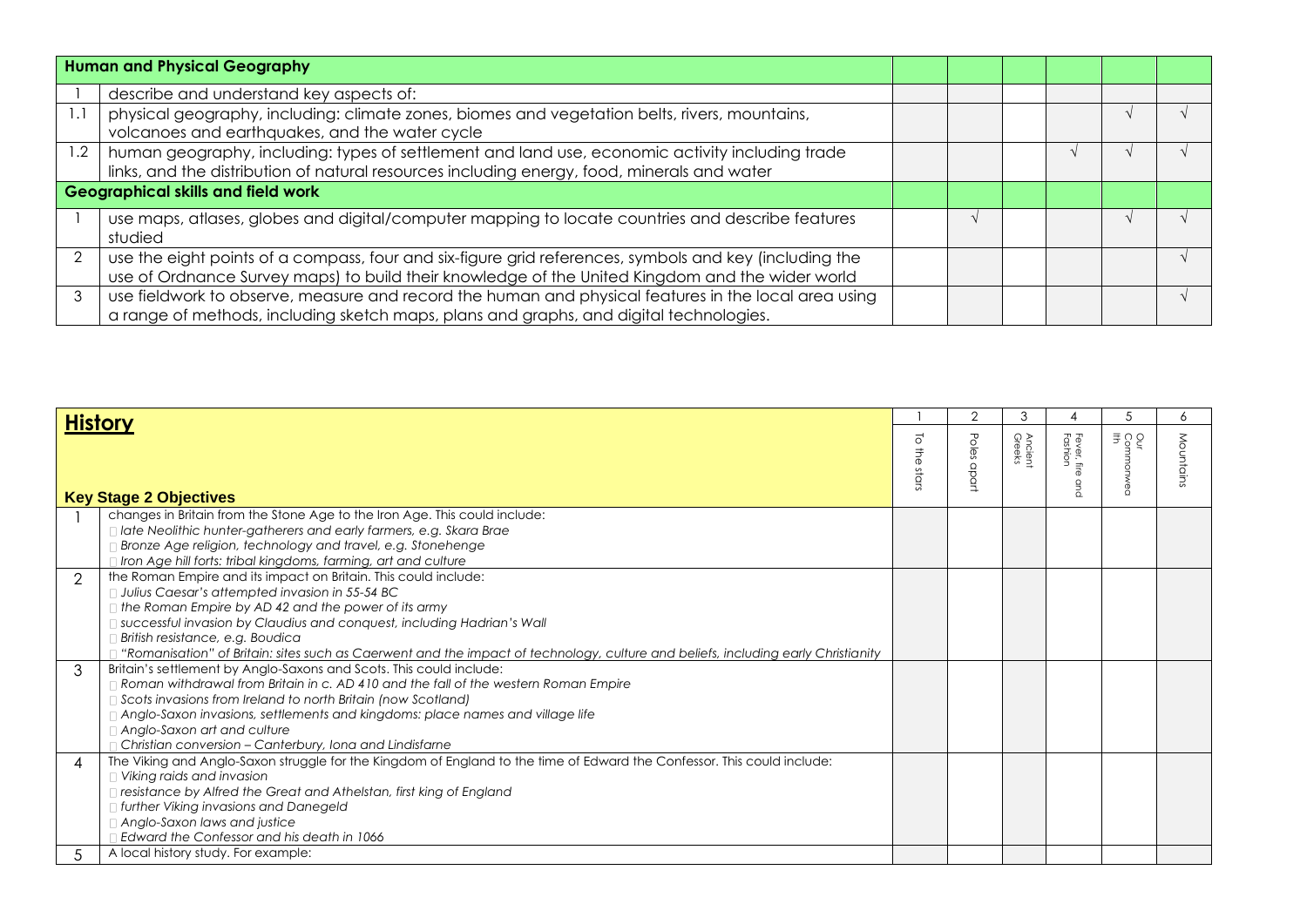| $\Box$ a depth study linked to one of the British areas of study listed above<br>d study over time tracing how several aspects national history are reflected in the locality (this can go beyond 1066)<br>a study of an aspect of history or a site dating from a period beyond 1066 that is significant in the locality.                                                                                                                                                                                                                                                                                                              |  |  |  |
|-----------------------------------------------------------------------------------------------------------------------------------------------------------------------------------------------------------------------------------------------------------------------------------------------------------------------------------------------------------------------------------------------------------------------------------------------------------------------------------------------------------------------------------------------------------------------------------------------------------------------------------------|--|--|--|
| A study of an aspect or theme in British history that extends pupils' chronological knowledge beyond 1066. For example<br>□ the changing power of monarchs using case studies such as John, Anne and Victoria<br>changes in an aspect of social history, such as crime and punishment from the Anglo-Saxons to the present or leisure and<br>entertainment in the 20th Century<br>□ the legacy of Greek or Roman culture (art, architecture or literature) on later periods in British history, including the present day<br>$\exists$ a significant turning point in British history, e.g. the first railways or the Battle of Britain |  |  |  |
| The achievements of the earliest civilizations - an overview of where and when the first civilizations appeared and a depth study<br>of one of the following:<br>Ancient Sumer; The Indus Valley; Ancient Egypt; The Shang Dynasty of Ancient China                                                                                                                                                                                                                                                                                                                                                                                     |  |  |  |
| Ancient Greece – a study of Greek life and achievements and their influence on the western world                                                                                                                                                                                                                                                                                                                                                                                                                                                                                                                                        |  |  |  |
| A non-European society that provides contrasts with British history - one study chosen from:<br>Early Islamic civilization, including a study of Baghdad c. AD 900; Mayan civilization c. AD 900; Benin (West Africa) c. AD 900-<br>1300.                                                                                                                                                                                                                                                                                                                                                                                               |  |  |  |

| <b>Art &amp; Design</b> |                                                                                              |  |  |                    |  |
|-------------------------|----------------------------------------------------------------------------------------------|--|--|--------------------|--|
|                         | <b>Key Stage 2 Objectives</b>                                                                |  |  | O<br>$\frac{1}{2}$ |  |
|                         | to create sketch books to record their observations and use them to review and revisit ideas |  |  |                    |  |
| ↷                       | to improve their mastery of art and design techniques, including drawing, painting and       |  |  |                    |  |
|                         | sculpture with a range of materials (for example, pencil, charcoal, paint, clay)             |  |  |                    |  |
|                         | about the greatest artists, architects and designers in history                              |  |  |                    |  |